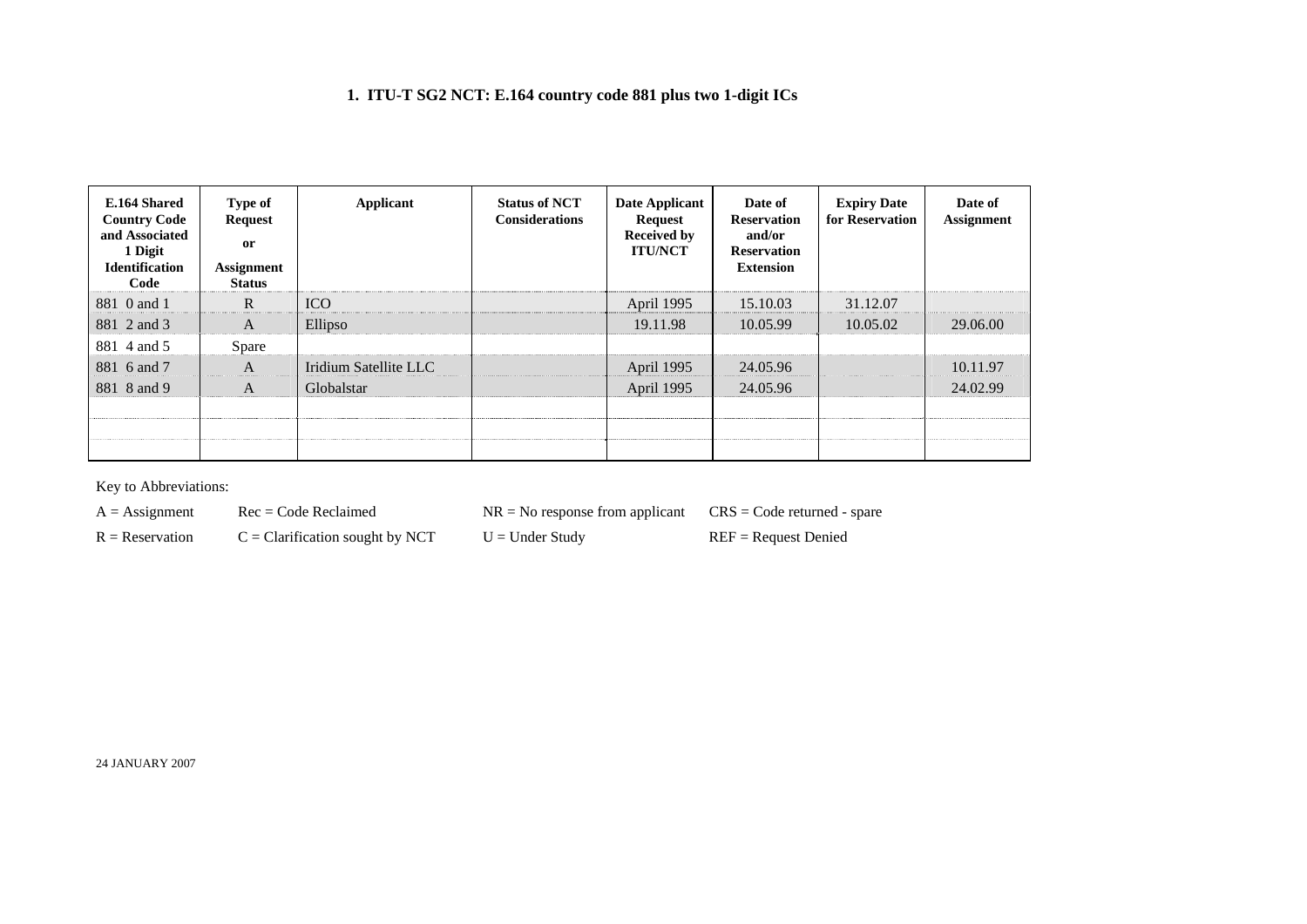| E.164 Shared<br><b>Country Code</b><br>and Associated<br>2 Digit<br><b>Identification</b><br>Code | <b>Type of</b><br><b>Request</b><br><b>or</b><br><b>Assignment</b><br><b>Status</b> | <b>Applicant</b>                                | <b>Status of NCT</b><br><b>Considerations</b> | <b>Date Applicant</b><br><b>Request</b><br><b>Received by</b><br><b>ITU/NCT</b> | Date of<br><b>Reservation</b><br>and/or<br><b>Reservation</b><br><b>Extension</b> | <b>Expiry Date</b><br>for Reservation               | Date of<br><b>Assignment</b> |
|---------------------------------------------------------------------------------------------------|-------------------------------------------------------------------------------------|-------------------------------------------------|-----------------------------------------------|---------------------------------------------------------------------------------|-----------------------------------------------------------------------------------|-----------------------------------------------------|------------------------------|
| 882 10                                                                                            | $\mathbf{A}$                                                                        | <b>BT</b>                                       |                                               | 09.07.97                                                                        | 11.09.97                                                                          |                                                     | 01.12.98                     |
| 882 11                                                                                            | <b>CRS</b>                                                                          | [Formerly ST]<br><b>Telecommunications PTE1</b> |                                               |                                                                                 |                                                                                   |                                                     |                              |
| 882 12                                                                                            | $\overline{A}$                                                                      | WorldCom                                        |                                               | 15.09.97                                                                        | 14.10.97                                                                          | $\overline{\phantom{a}}$                            | 10.05.99                     |
| 882 13                                                                                            | $\mathbf{A}$                                                                        | Telespazio                                      |                                               | 15.08.97                                                                        | 14.10.97                                                                          | $\hspace{0.05cm} -\hspace{0.05cm} -\hspace{0.05cm}$ | 11.06.98                     |
| 882 14                                                                                            | <b>CRS</b>                                                                          | [Formerly Verizon]                              |                                               |                                                                                 |                                                                                   |                                                     | 23.03.05                     |
| 882 15                                                                                            | $\mathbf{A}$                                                                        | <b>REACH</b> [Formerly Telstra]                 |                                               | 24.08.97                                                                        | 14.10.97                                                                          | 14.10.02                                            | 06.12.00                     |
| 882 16                                                                                            | $\mathbf{A}$                                                                        | Thuraya                                         |                                               | 17.10.97                                                                        | 10.11.97                                                                          | 10.11.02                                            | 10.03.00                     |
| 882 17                                                                                            | <b>CRS</b>                                                                          | [Formerly AT&T]                                 |                                               |                                                                                 |                                                                                   |                                                     |                              |
| 882 18                                                                                            | <b>CRS</b>                                                                          | [Formerly Teledesic]                            |                                               |                                                                                 |                                                                                   |                                                     |                              |
| 882 19                                                                                            | <b>CRS</b>                                                                          | [Formerly Telecom Italia]                       |                                               |                                                                                 |                                                                                   |                                                     |                              |
| 882 20                                                                                            | $\mathbf{A}$                                                                        | <b>ACeS</b>                                     |                                               | 29.11.94                                                                        | 24.07.98                                                                          | 24.07.02                                            | 11.06.03                     |
| 882 21                                                                                            | <b>CRS</b>                                                                          | [Formerly Ameritech]                            |                                               |                                                                                 |                                                                                   |                                                     |                              |
| 882 22                                                                                            | $\mathbf{A}$                                                                        | C & W                                           |                                               | 12.06.98                                                                        | 24.07.98                                                                          | $\qquad \qquad -$                                   | 01.12.98                     |
| 882 23                                                                                            | $\mathbf{A}$                                                                        | Sita-Equant                                     |                                               | 02.03.98                                                                        | 26.11.01                                                                          | 07.09.02                                            | 05.09.02                     |
| 882 24                                                                                            | $\mathbf{A}$                                                                        | TeliaSonera AB                                  |                                               | 07.08.98                                                                        | 02.11.98                                                                          | 02.11.01                                            | 05.09.00                     |
| 882 25                                                                                            | <b>CRS</b>                                                                          | [Formerly Constellation<br>Comms]               |                                               |                                                                                 |                                                                                   |                                                     |                              |
| 882 26                                                                                            | <b>CRS</b>                                                                          | [Formerly SBC<br>Communications Inc.]           |                                               |                                                                                 |                                                                                   |                                                     |                              |
| 882 27                                                                                            | <b>CRS</b>                                                                          | [Formerly Williams]<br>Communications Inc.]     |                                               |                                                                                 |                                                                                   |                                                     |                              |
| 882 28                                                                                            | $\mathbf{A}$                                                                        | Deutsche Telekom AG.                            |                                               | 15.08.00                                                                        | 26.10.00                                                                          | 26.10.03                                            | 12.12.03                     |
| 882 29                                                                                            | <b>CRS</b>                                                                          | [Formerly Q-Tel (NZ) Ltd                        |                                               |                                                                                 |                                                                                   |                                                     |                              |

## **2. ITU-T SG2 NCT: E.164 country code 882 plus one 2-digit IC**

24 JANUARY 2007